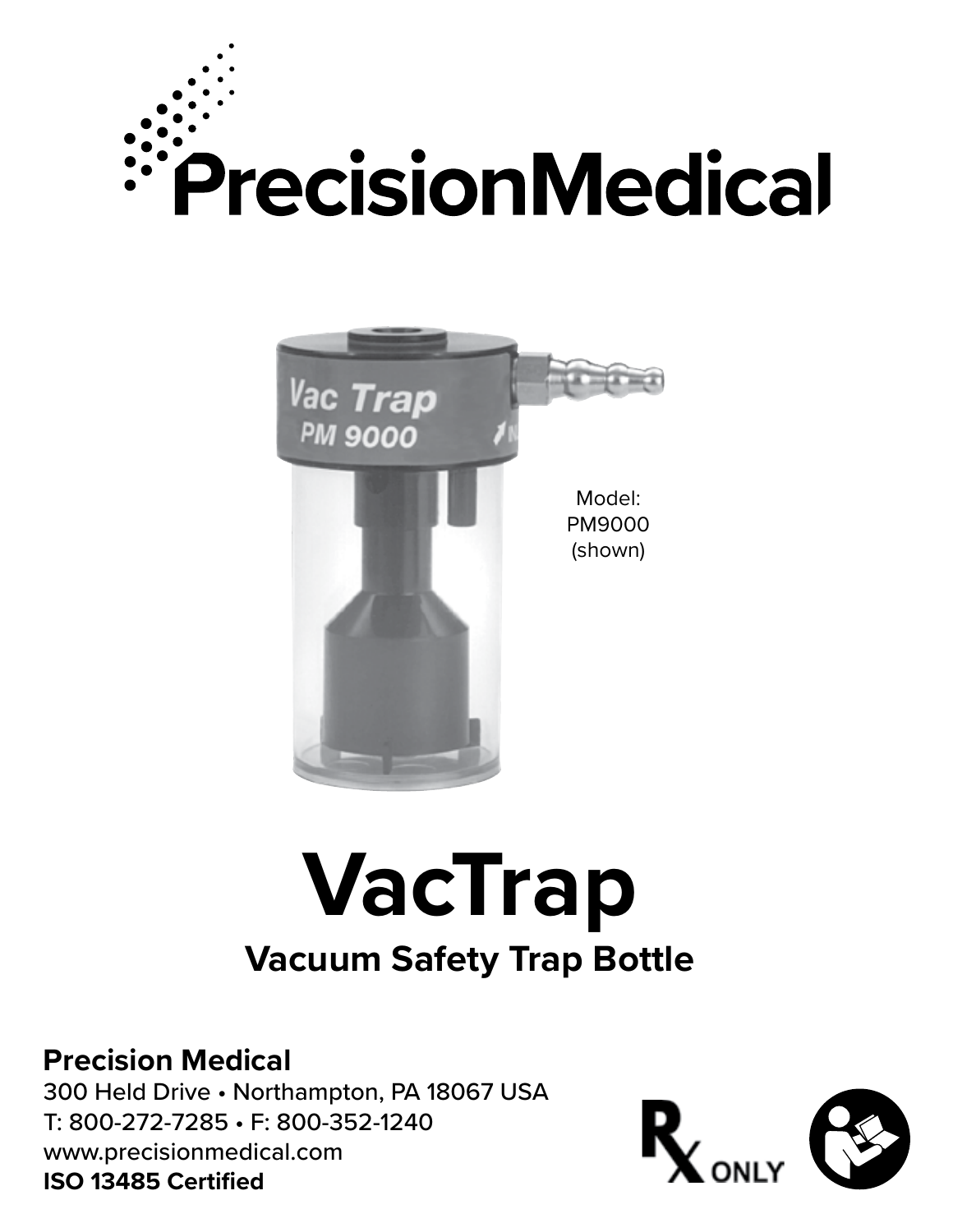#### **RECEIVING / INSPECTION**

Remove the Precision Medical, Inc. Vac Trap from the packaging and inspect for damage. If there is any damage, DO NOT USE and contact your Provider.

#### **INTENDED USE**

To protect suction regulators and central vacuum systems from liquid contamination.

#### **READ ALL INSTRUCTIONS BEFORE USING**

This manual instructs a Professional to install and operate the Vac Trap. This is provided for your safety and to prevent damage to the Vac Trap. If you do not understand this manual, DO NOT USE the Vac Trap and contact your Provider.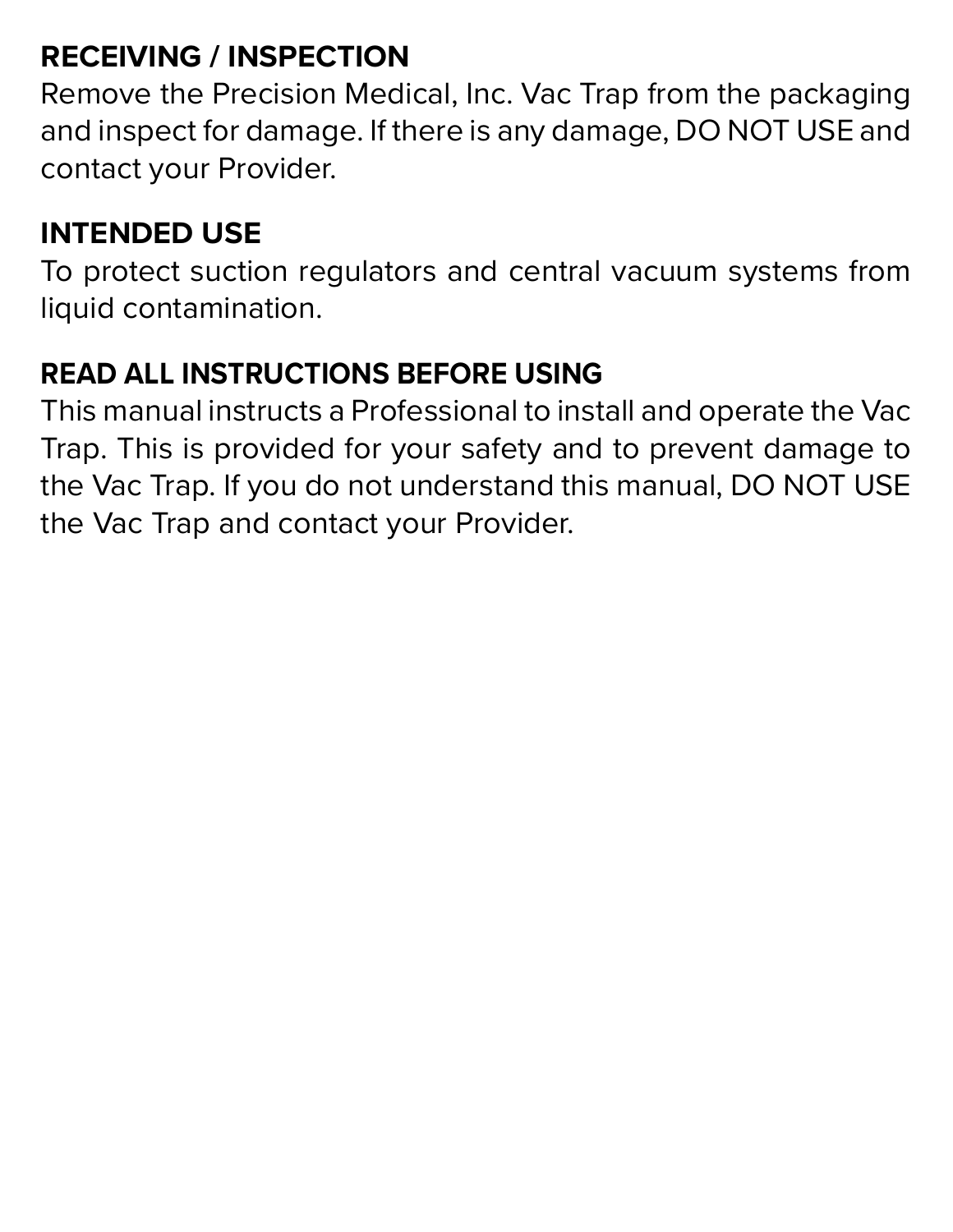### **SAFETY INFORMATION - WARNINGS AND CAUTIONS**



Indicates a potentially hazardous situation which, if not avoided, may result in death or serious injury.



Indicates a potentially hazardous situation which, if not avoided, may result in minor or moderate injury.



Used without the safety alert symbol, indicates a potentially hazardous situation which, if not avoided, could result in property damage.

## **AWARNING**

Use this Vac Trap only for its "Intended Use" as described in this manual.

Only personnel instructed and trained in its use should operate this Vac Trap.

Be sure all connections are tight and leak free.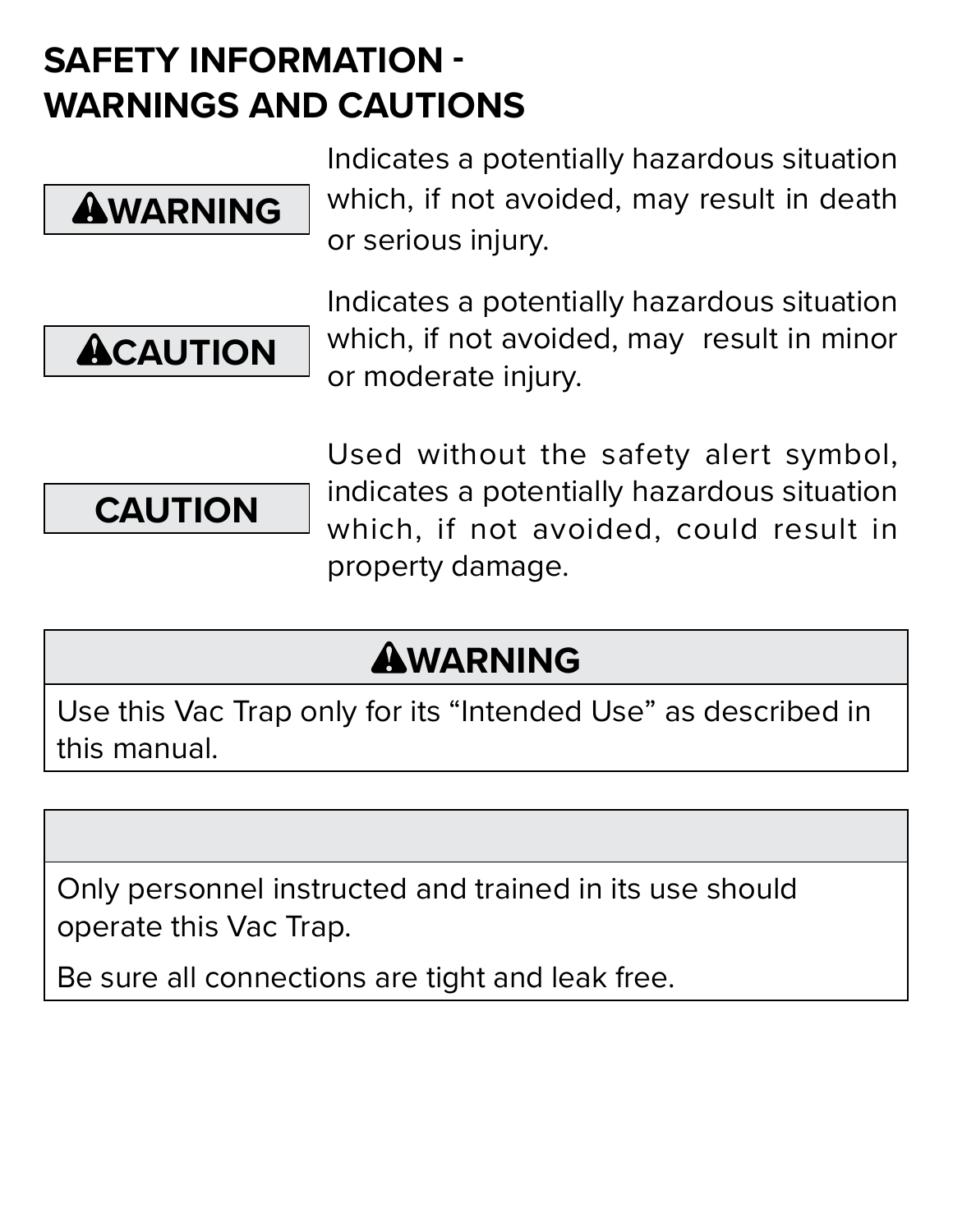### **TYPICAL INSTALLATION DIAGRAM**

# **ACAUTION**

The Vac Trap must be in the vertical position to function.



#### **PARTS LIST**

| <b>Description</b>    | Part # |
|-----------------------|--------|
| <b>Float Assembly</b> | 503234 |
| Jar                   | 1731   |
| <b>Tubing Nipple</b>  | 9073   |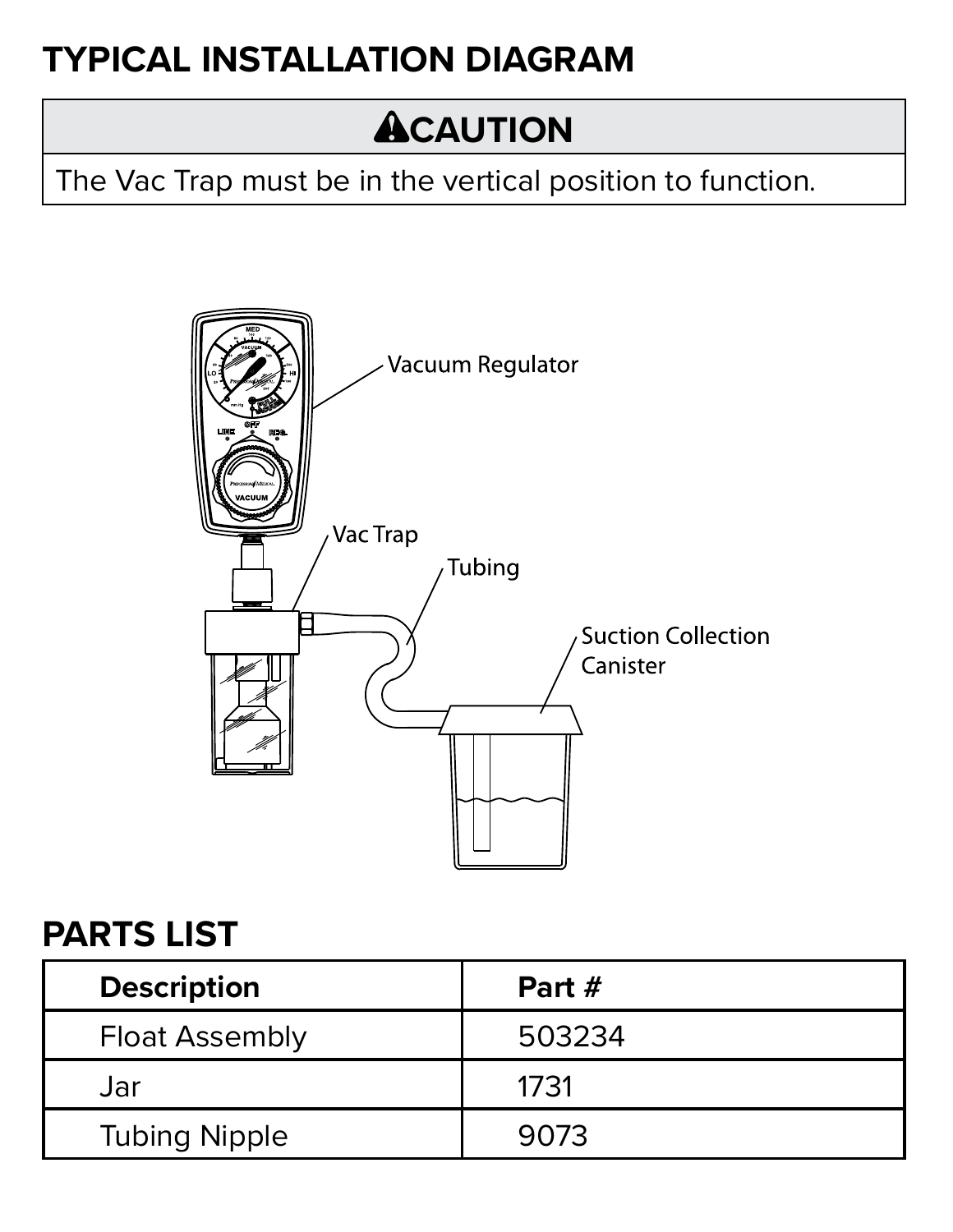### **MAINTENANCE**

Before each use, inspect the Vac Trap for any damage; DO NOT USE if damaged.

### **RETURNS**

Returned products require a Returned Goods Authorization (RGA) number, contact Precision Medical, Inc. All returns must be packaged in sealed containers to prevent damage. Precision Medical, Inc. will not be responsible for goods damaged in transit. Refer to Precision Medical, Inc. Return Policy is available on the internet at www.precisionmedical.com.

> *Manuals available on our website: www.precisionmedical.com*

### **DISPOSAL INSTRUCTIONS**

Dispose of the Vac Trap in accordance with the local regulations.



### **WARNING**

Dispose of the Vac Trap using Biohazard precautions.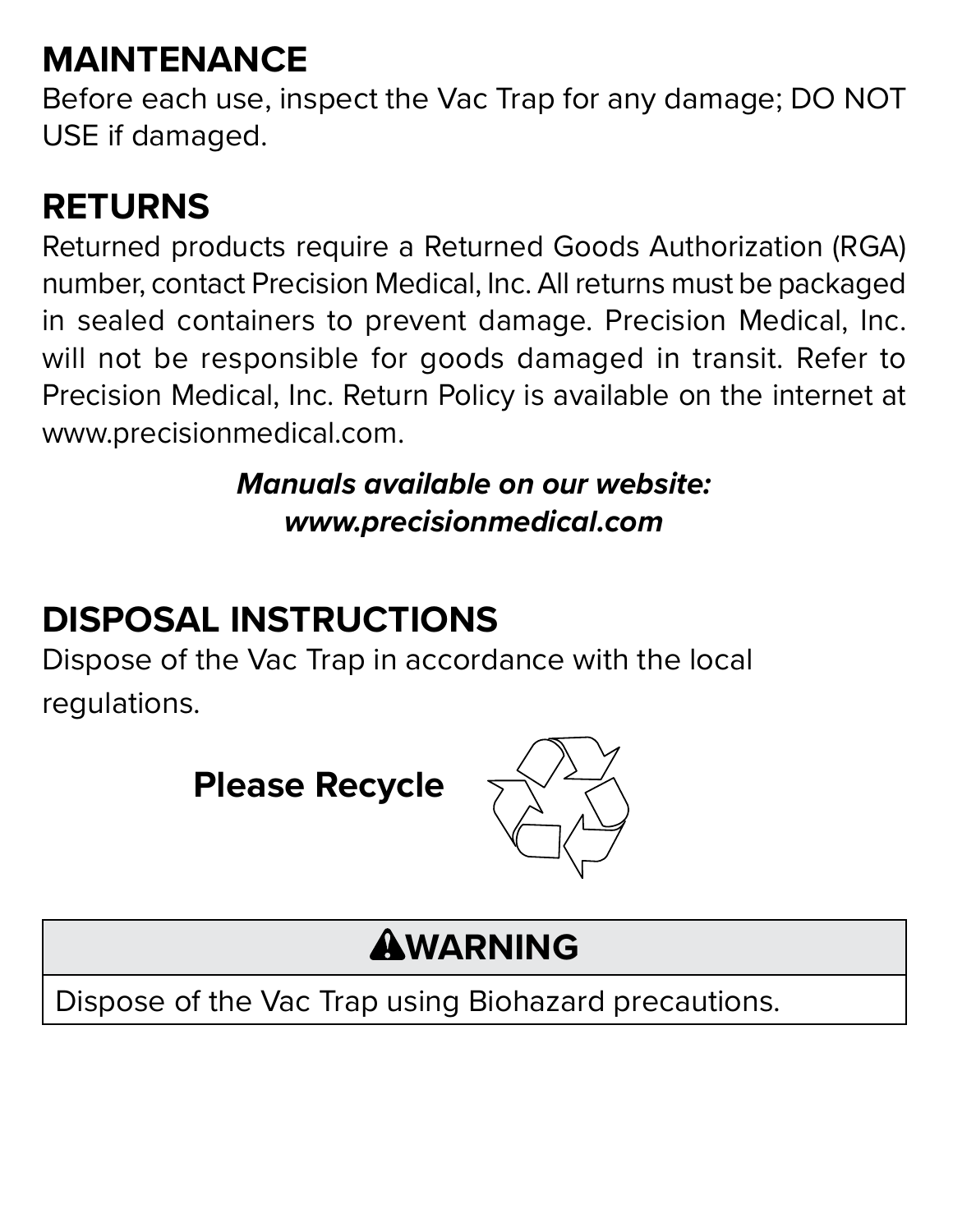### **TROUBLESHOOTING**

| l Problem       | <b>Probable Cause</b>                | Remedy                               |
|-----------------|--------------------------------------|--------------------------------------|
| l Float Stuck-  | 1. Float neck dirty                  | 1. Remove foreign<br>substance       |
| l No<br>Suction | 1. Leaking connections               | 1a. Check connections<br>& reconnect |
|                 |                                      | 1b. Tighten Jar                      |
|                 | 2. Suction Source not<br>turned "ON" | 2. Turn Suction Source<br>" $ON$ "   |
|                 | 3. Jar full                          | 3. Empty / clean Jar                 |

#### **CLEANING**

#### **External Cleaning Method:**

- 1. Unscrew the Jar.
- 2. Remove the Float Assembly.

The vacuum trap can also be wiped down with quaternary cleaners, hypochlorite solutions, peroxide solutions or other hospital grade cleaners. Alcohol based cleaners should not be used.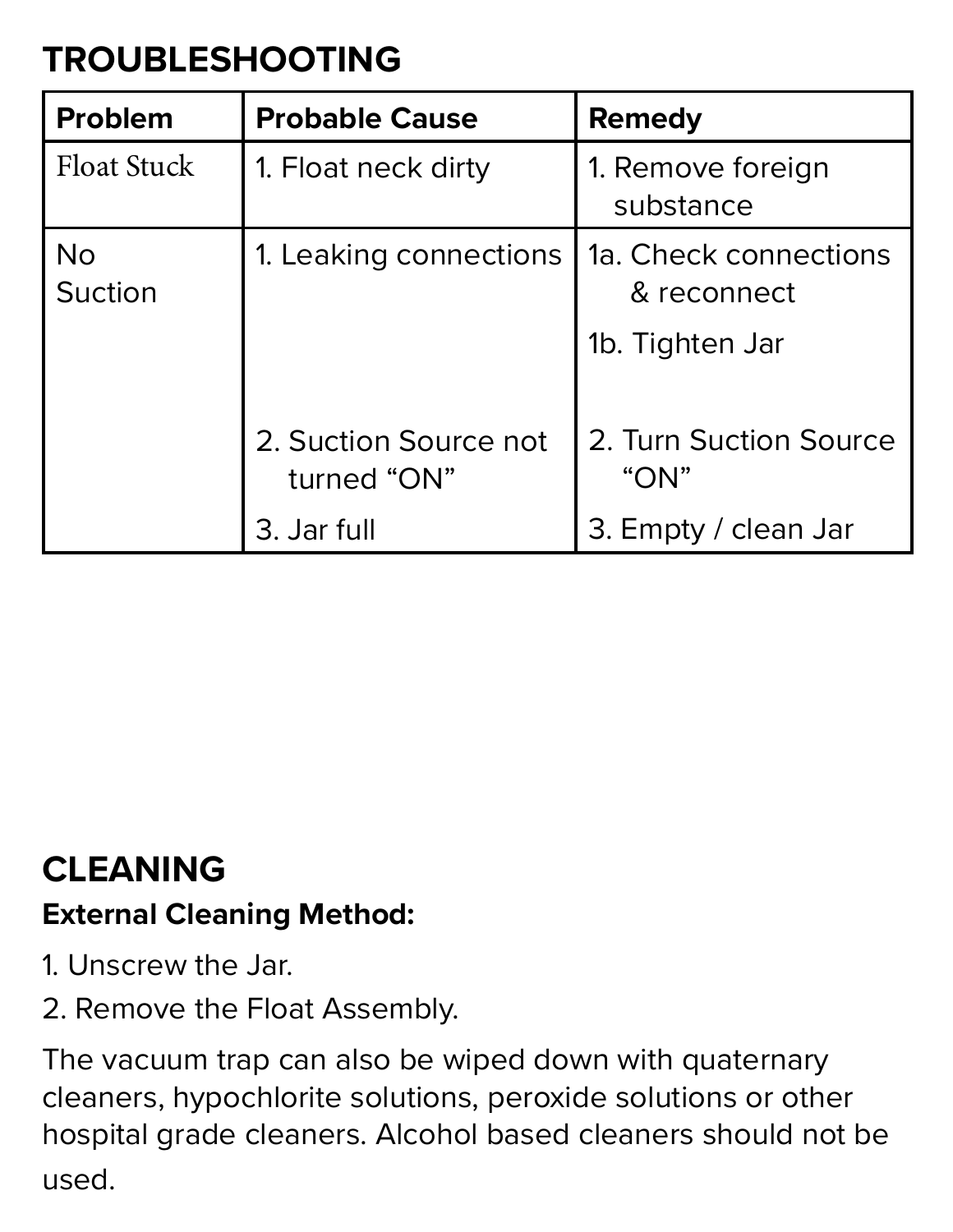#### **Internal Cleaning Method:**

The vacuum trap can be cleaned using an enzymatic detergent solution and immersed during cleaning. It can be placed back into service using an ultrasonic cleaner, washer/disinfector, and/or a hospital grade cleaner providing high level disinfection, cleaners like Cidex OPA or the like.

Caution should be taken not to exceed 200 degrees F when cleaning the Vac Trap, as temperatures higher than 200 degrees F will damage the device.

### **Gas Sterilization:**

Ethylene Oxide mixture can be used at temperatures up to 135 degrees F. Follow the procedures from the manufacturer of the sterilizer.

# **CAUTION**

Exceeding the recommended sterilization temperatures may shorten the life of the Vac Trap.

**DO NOT** autoclave.